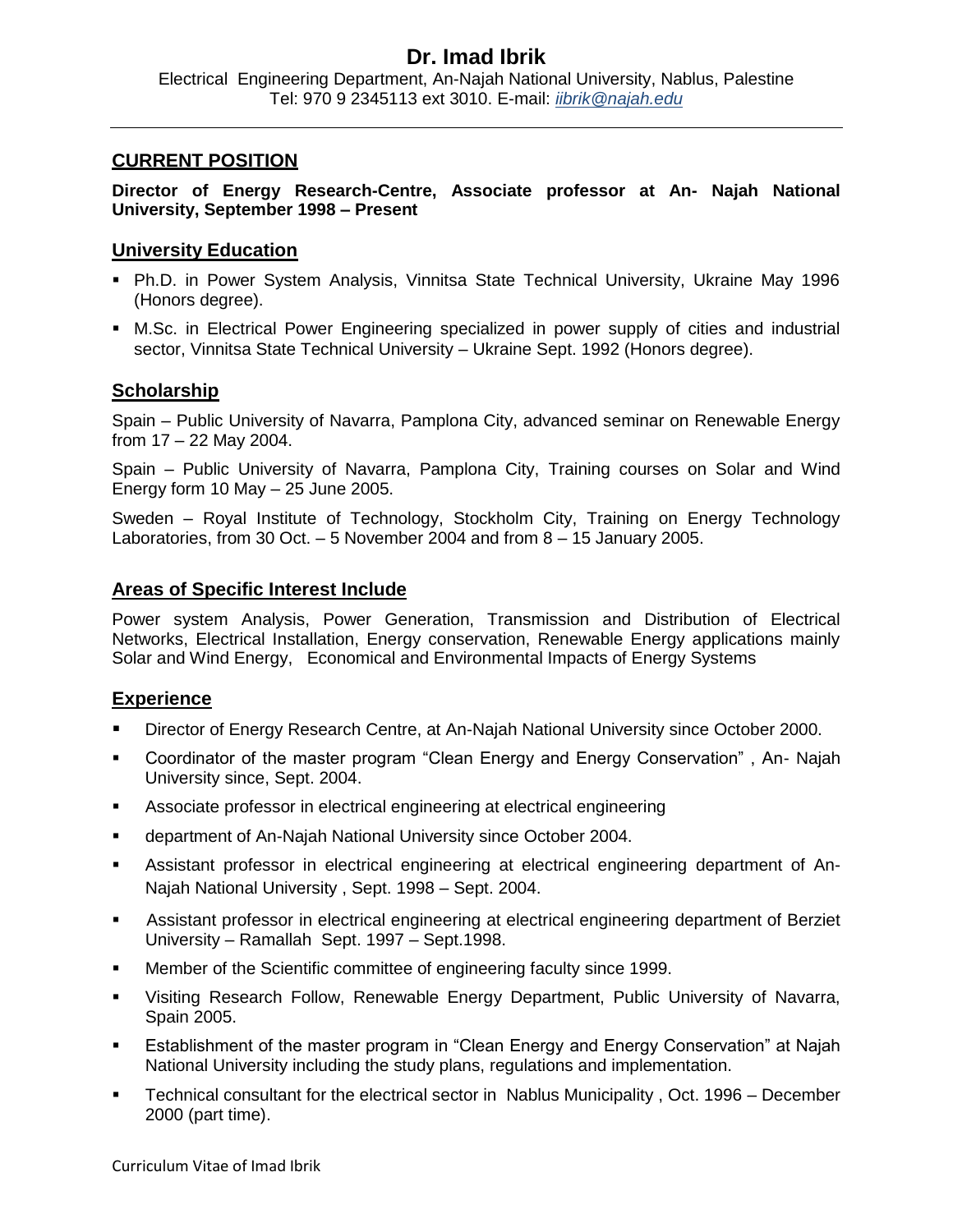- Member of strategic planning team for Nablus district and Jenin district.
- Member of Energy Strategic and Planning committee in Palestinian Energy Authority 2010.

# **Projects**

- Establishment of Meteorological Stations Three computerized meteorological data stations were established in the West Bank in different locations, the data base is used for research purposes and project planning and is made available for concerned parties in the Palestinian Authority. The project has been financed through the Spain Government, 2010.
- **Providing consultancy services for the project: "Energy Efficiency Improvement and Green** House Gas Reduction" which is implemented by the Palestinian Energy Authority and Energy Research Centre – An-Najah National University with support of GEF and UNDP.
- Providing consultancy services for the project "Efficiency Improvement of the electric power network of city Jenin" Financed by Jenin Municipality.
- Coordinator of the project "clean Energy and conservation strategy MSc program" the project is carried out within the Tempus Joint European Project in a close – cooperation with the Royal Institute of Technology – Sweden and Berlin Technical University – Germany.
- Coordinator of the project "Analysis of wind Potential for Power Generation in Palestine", Pilot project funded by ministry of Higher Education in Palestine.
- Coordinator of the project "Boosting University industry cooperation" the project is carried out within the Tempus program in a close cooperation with the Alicante University – Spain and Saarland University – Germany.
- Local coordinator of the project "Rural Electrification with micro grids with Solar Hybrid Generation in the community of Atouf ", and community of Emnazeil in West Bank – Palestine, the project was granted from Spanish Agency for International cooperation,.
- Providing consultancy services in electrical projects for municipalities and villages in Palestine, 2000 - 2007.
- Providing Energy Audits for industrial and commercial sectors in West Bank Palestine, 2001- 2007.

# **Computer Experience**

Have extensive experience in computer application and power system modelling.

- Power system Engineering Software:
- Power world simulator (load flow, optimization) software.
- PV SYST 3.4 Photovoltaic system study software.
- 3 E plus. Industrial Energy Management. Energy Audit Software.
- WASP, the wind atlas analysis software.
- ENSI Energy saving international software.
- Homer software the optimization model for distributed power.

### **Selected Publications**

Imad H. Ibrik , Marwan Mahmoud – Techno-economic feasibility of energy supply of remote villages in Palestine by PV – systems, Diesel generators and electric grid, Renewable and Sustainable Energy Reviews 10 (2006) 128-138.

Imad Ibrik, Marwan Mahmoud – Energy Efficiency Improvement Procedures and Audit Results of Electrical, Thermal and Solar Applications in Palestine, Elsevier – Energy Policy 33 (2005) 651- 658 .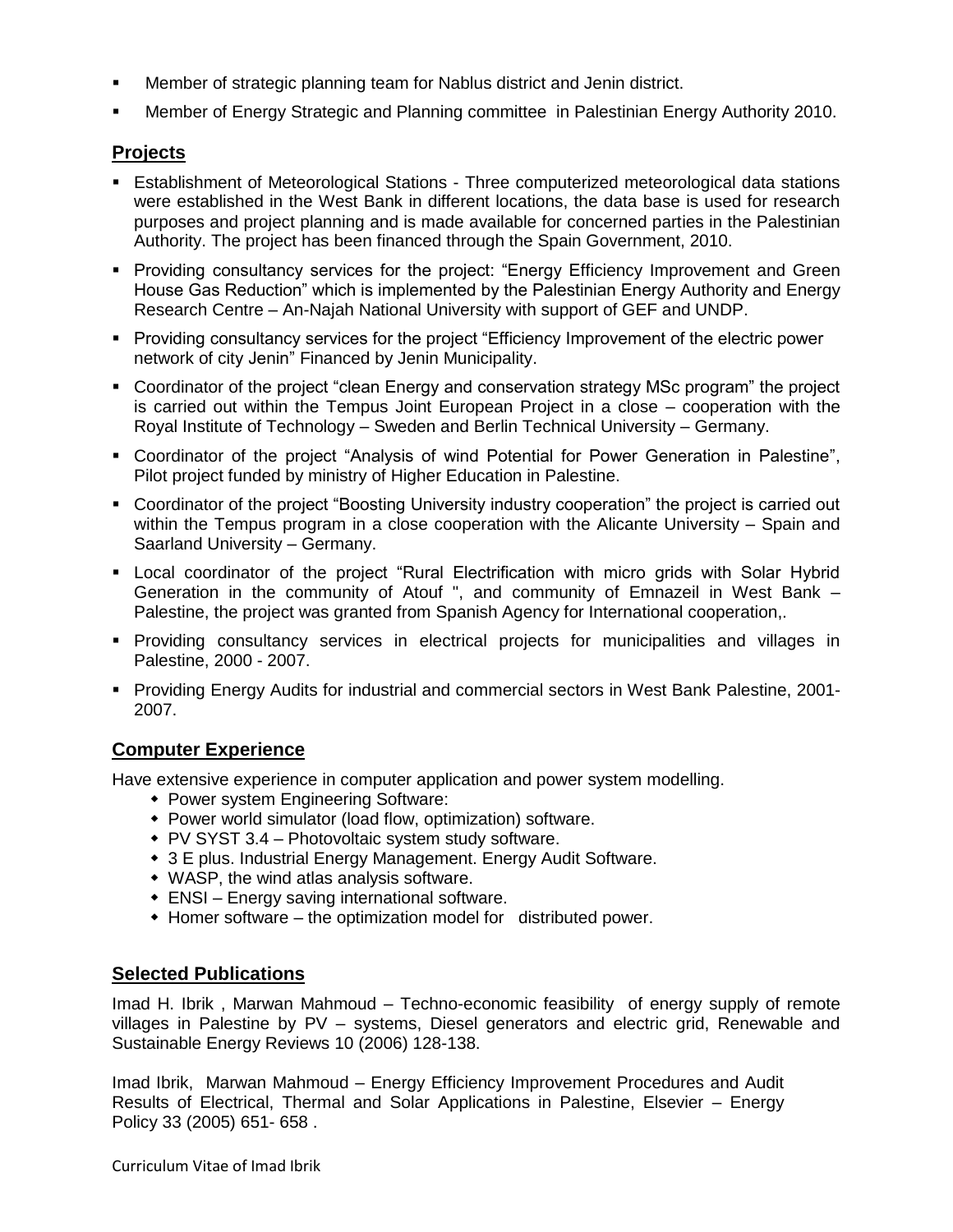Ibrik Imad – Modeling the Optimum Distribution of Active Power Between Plants by using "Thermal Function" , Elsevier – Electric Power System Research Journal , Volume 65 Issue (1) P. 47 – 53 .

 Ibrik Imad – Influence of Transition Cost on Optimal Operation of Power Generation Systems Respecting Unit Commitment Procedures – Engineering Journal University of Qatar , Volume 17 2004.

 Marwan Mahmoud, Imad Ibrik – Field Experience on Solar Electric Power Systems and their potential in Palestine – Elsevier –Renewable and sustainable Energy Reviews 7 (2003 ) P. 531– 543

 Imad Ibrik, Marwan Mahmoud – Energy Efficiency Improvement and its Techno – Economical Impacts by Raising of Power Factor at Industrial Sector in Palestine – Pakistan Journal of Applied sciences, volume 2 , N 9 2002 , P. 907 – 911.

 Ibrik Imad – Optimum Load Shedding in Power Systems using "Thermal Function" – Palestinian Engineering Conference 2001 , 20 – 21 August 2001 , P. 101-111.

 Ibrik Imad – Energy Efficiency Improvement and Audit Results in Industrial Sector in Palestine  $-$  the  $8<sup>th</sup>$  Arab International Solar Energy Conference and the Regional World Renewable Energy Congress Organized by the University of Bahrain from  $8<sup>th</sup>$  to  $10<sup>th</sup>$ March 2004 in the kingdom of Bahrain .

#### **Invited Presentation and Seminars**

NATO Advanced Research Workshop "Enhancing security in the Middle East through Regional cooperation on Renewable Energy". 16 – 18 January 2008, The London school of Economics and Political science (LSE), London, UK.

"Energy Efficiency Improvement and Audit Result in Industrial sector in Palestine", presented paper at the  $8<sup>th</sup>$  Arab International Solar Energy conference and the Regional World Renewable Energy congress organized by the university of Bahrain from  $8<sup>th</sup>$  to 10<sup>th</sup> March 2004 in the kingdom of Bahrain:

Leadership for Renewable Energy in the middle East and North Africa "Advancing Renewable Energy for Desalination", Amman, Jordan 24-26 July 2006.

Workshop for the reformulation of the work area of the Azahar Programme, held in Amman , Jordan from 11 to 13 November 2007.

"Initial Assessment of the Contribution of Renewable Energy Technologies in Arab Mediterranean Countries", presented paper at the advanced seminar on solar and wind power energy, Pamplona – Spain, May  $8<sup>th</sup>$  to 13<sup>th</sup> 2006.

"Advanced Seminar on Application of renewable energy sources in urban Mediterranean settings": held in Algiers, from  $28<sup>th</sup>$ , May to 1<sup>st</sup> June 2005.

"Economical operation of power Network Nablus", presented paper at the conference "Energy and Environment – Challenges for development and reconstruction", Nablus – Palestine 29 – 30 October 2000, P. 19-26.